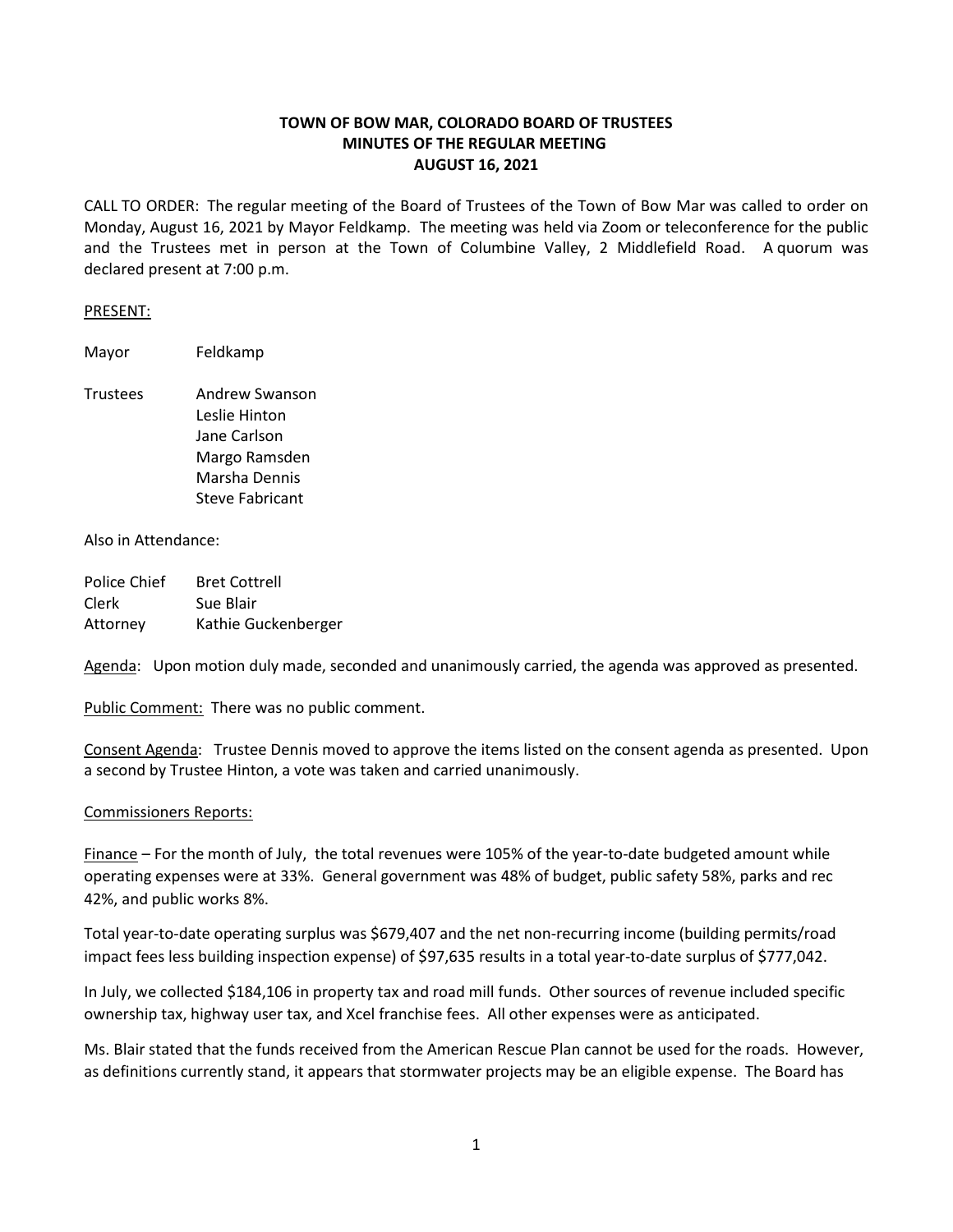until December 31, 2024 to identify the projects and then two years after that date to complete (December 31, 2026).

Public Safety – Chief Cottrell reviewed the monthly public safety report.

Building – Trustee Carlson reviewed the month building report. In July, the Town collected \$2,304.25 in permit fees, \$2,074.74 in transportation utility fees, and \$390.00 in licensing fees for a total of \$4,768.99. The building inspector was paid \$3,307.50. Trustee Carlson stated that the DRB has rejected several applications due to homeowners not following building guidelines. Also, she met with Attorney Guckenberger and Clerk Blair to begin revisions to the variance language in the Town Code.

At 7:09 p.m., the Board convened into the Board of Adjustments hearing on a variance request.

Variance Hearing – 4801 Wagon Trail: Building Commissioner Carlson stated for the record that she is recommending that the Board of Adjustment approve this variance pursuant to the requirements under section 16.1 of the code. The required signage was posted at the residence, and public notice was provided in The Bulletin. No public comment was received and the hearing was closed at 7:16 p.m. Trustee Dennis moved to approve the variance. Upon second by Trustee Ramsden, vote was taken and motion carried unanimously to approve the variance as approved.

The Board then reconvened into general session.

Parks and Recreation - Trustee Hinton reported that things are "status quo" – mowing continues. Mayor Feldkamp asked Attorney Guckenberger regarding the status of the IGA with Jefferson County to enable the Town to receive all open space funds held by the County. Attorney Guckenberger reported that the county attorney was to reach out regarding the draft IGA. She also mentioned that she is familiar with these agreements for other clients. Clerk Blair stated that if funding for the Berry Curve project was needed prior to the IGA being finalized, that the Town would apply for eligible funding. Trustee Hinton reminded the Board that the open space funding can only be used for eligible projects and reporting is due to the county on what the monies were spent on.

Public Works- Trustee Fabricant reported that that the roadwork on Ridge, Yellowstone and Bison would begin the week after Labor Day and end sometime early October. There is significant vegetation that is encroaching on the roadways that will need to be removed. Trustee Fabricant will contact those homeowners and request that the vegetation be cut back. Attorney Guckenberger stated that the Town Code provides for the Town to remove such vegetation and bill the homeowners for the cost of removal providing a 7-day written notice to the homeowner. The District's engineer will be contact Clerk Blair to send out an Eblast to all homeowners within the Town notifying the of the time of the project, there will be dirt instead of paved streets, and suggest alternate roadways if at all possible. In addition, the engineer or contractor will be notifying all homeowners affected by the project.

Intergovernmental – *Trash Update* - Trustee Ramsden reported that she and Attorney Guckenberger received comments from Republic. They are trying to connect to discuss and hopefully finalize the agreement quickly. Republic wants to eliminate the 10 bags provision in the contract. An additional receptacle would be \$48/annually per homeowner.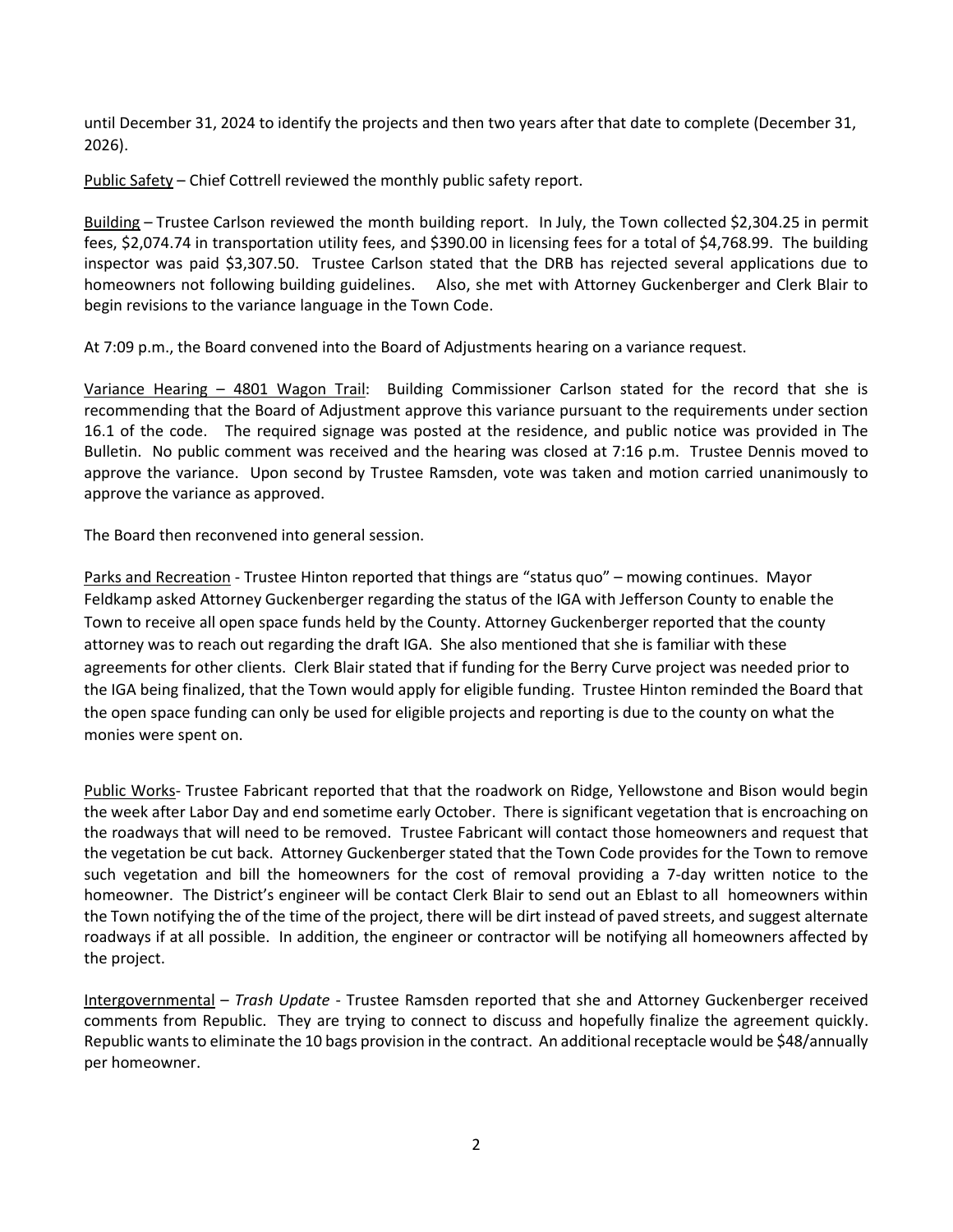*Congressional Redistricting* - Trustee Ramsden district draft comments regarding Congressional Redistricting. Current redistricting has Bow Mar separated between two US HR districts (1 and 6). The redistricting commission is required to consider "community continuity" as part of their work. If approved, 200 Town voters would move to District 6. The Board reviewed the draft comments and thanked Trustee Ramsden for providing them to the redistricting commission on behalf of the Town.

*Board Work Sessions* – Trustee Ramsden recommended that a standard work session be scheduled on the calendar on a monthly basic. Discussion ensued and the Board requested that Clerk Blair schedule a monthly work session on the 4<sup>th</sup> Monday of each month starting on September 27 at 7:00 p.m. An email will be sent out two weeks prior to the scheduled work session asking for agenda items for the work session. If none are received, the work session will be cancelled. Clerk Blair stated that she will check room available with the Town of Columbine Valley.

Attorney's Report - Attorney Guckenberger reported that she met with Trustee Carlson and Clerk Blair at her office to begin revisions to the variance language in the Town Code, and asked if the Board approved of this work and the additional expenses that will be incurred. The Board felt that the work was needed and asked her to proceed.

Attorney Guckenberger stated that her associate will be contacting Trustee Fabricant regarding amendments to the snowplowing contract.

Attorney Guckenberger stated that she is working with Jenna Roth updating training documents for law enforcement agencies and Chief Cottrell was asked to join the committee.

Clerk's Comments: Clerk Blair stated that the next meeting is scheduled for September 20, 2021. The annual picnic with the Mayor and Board of Trustees of Columbine Valley is scheduled for September 13, 2021. The Town of Bow Mar will host the picnic at the beach starting at 5:30 p.m. Trustee Dennis will confirm availability of the beach with BMOI. Clerk Blair distributed a chart prepared by CCI regarding changes in the property tax classifications and rate assessments. Trustee Carlson requested that the trustees be sent a draft meeting agenda when the email goes to them for monthly reports.

Mayor's Report – Mayor Feldkamp reported that Rick Pilgrim and David Evans & Associates are reworking the RFP for the Berry Curve project.

Old Business - There was none.

Election Update: The meeting packet contained a proposed election resolution for Board consideration should the Board want to proceed with a November election on the gate question. Clerk Blair stated that the ballot question would have to be certified by September 3 at the very latest. The election would be conducted as an independent mail ballot election. Attorney Guckenberger stated that the Town would be prohibited in spending any public monies to educate the electors once the ballot is certified. The pros and cons of conducting an election in November were discussed at length. Topics included: simplified question on one gate at Belleview, more direct communication pieces for distribution to the electors prior to the election, timing of future election opportunities. The Mayor entertained a motion on whether or not to conduct an election in November on the question of installation of a gate at Belleview. Trustee Fabricant moved that the Board approve moving forward with the November election as discussed. Upon a second by Trustee Swanson, vote was taken and motion failed, with the following vote: